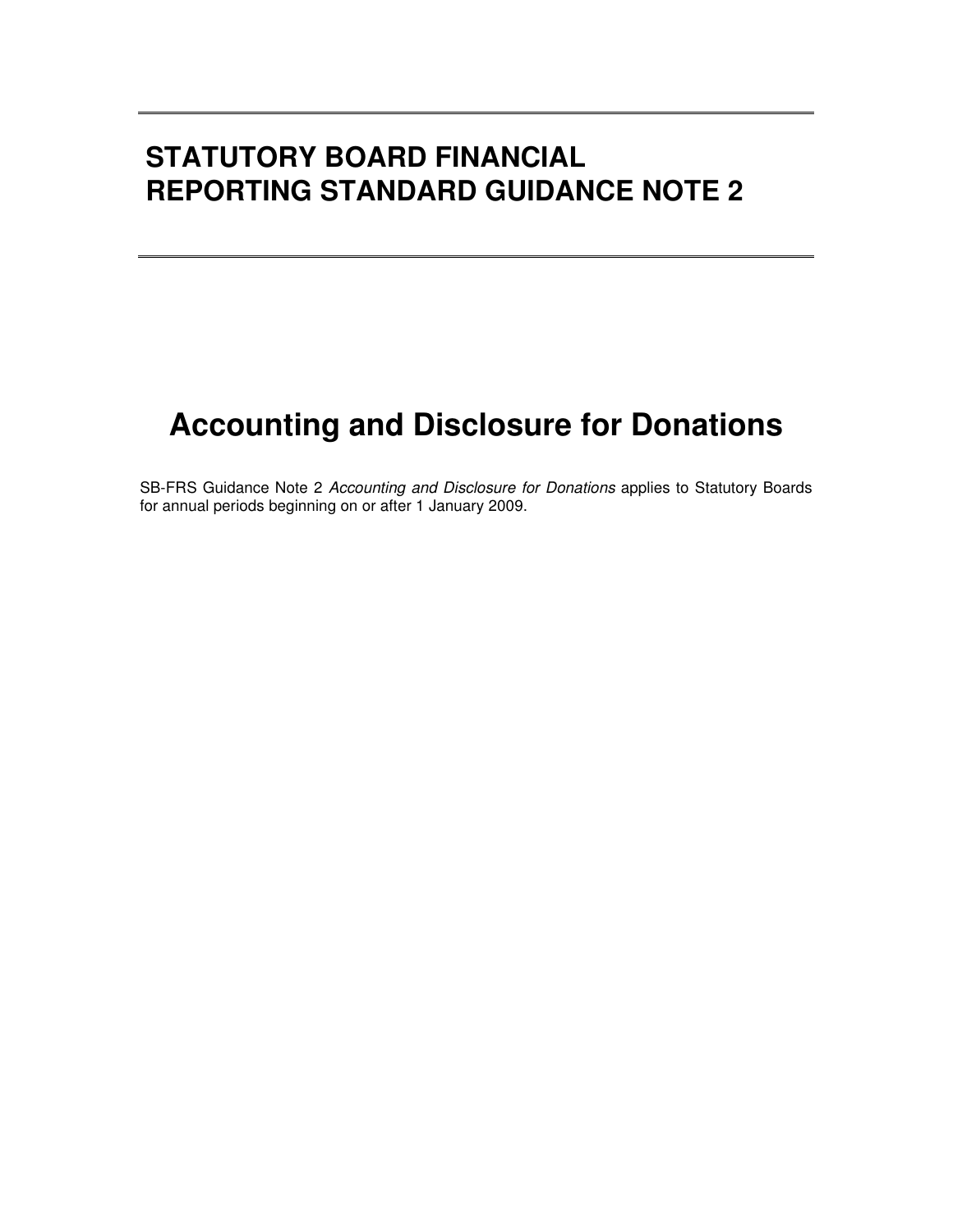## **Contents**

paragraphs

#### **Statutory Board Financial Reporting Standard Guidance Note 2 Accounting and Disclosure for Donations**

| <b>OBJECTIVE</b>                |           |
|---------------------------------|-----------|
| <b>SCOPE</b>                    | $2 - 5$   |
| <b>ACCOUNTING FOR DONATIONS</b> | $6 - 18$  |
| Recognition of donations        | $6 - 15$  |
| Measurement at recognition      | $16 - 18$ |
| <b>DISCLOSURE FOR DONATIONS</b> | $19 - 21$ |
| <b>EFFECTIVE DATE</b>           | 22        |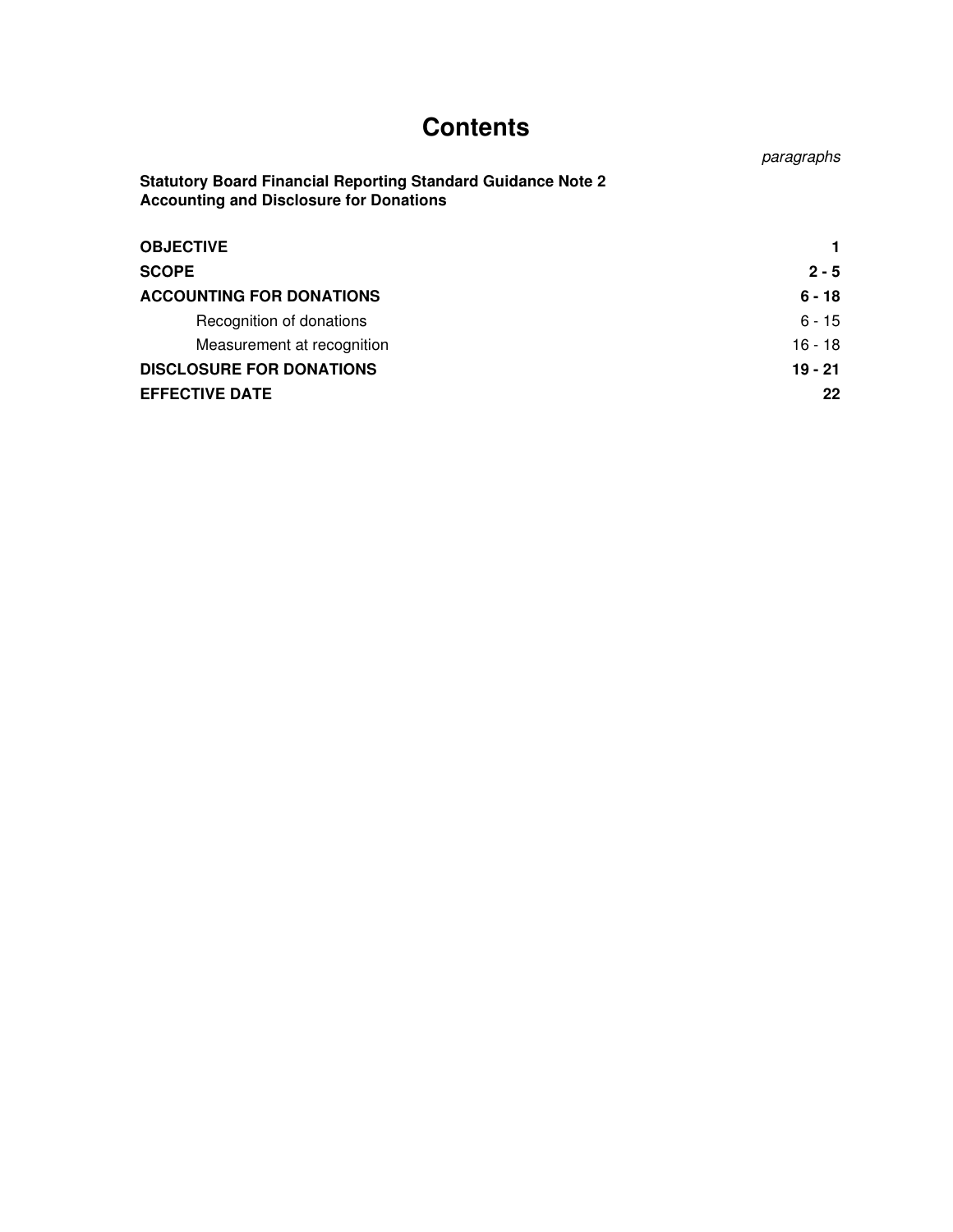Statutory Board Financial Reporting Standard Guidance Note 2 Accounting and Disclosure for Donations is set out in paragraphs 1-22. All the paragraphs have equal authority. SB-FRS Guidance Notes are issued to standardise the accounting and disclosure requirements of Statutory Boards in specific areas and are to be complied with by Statutory Boards. These Guidance Notes rank behind SB-FRS and INT SB-FRS in terms of importance.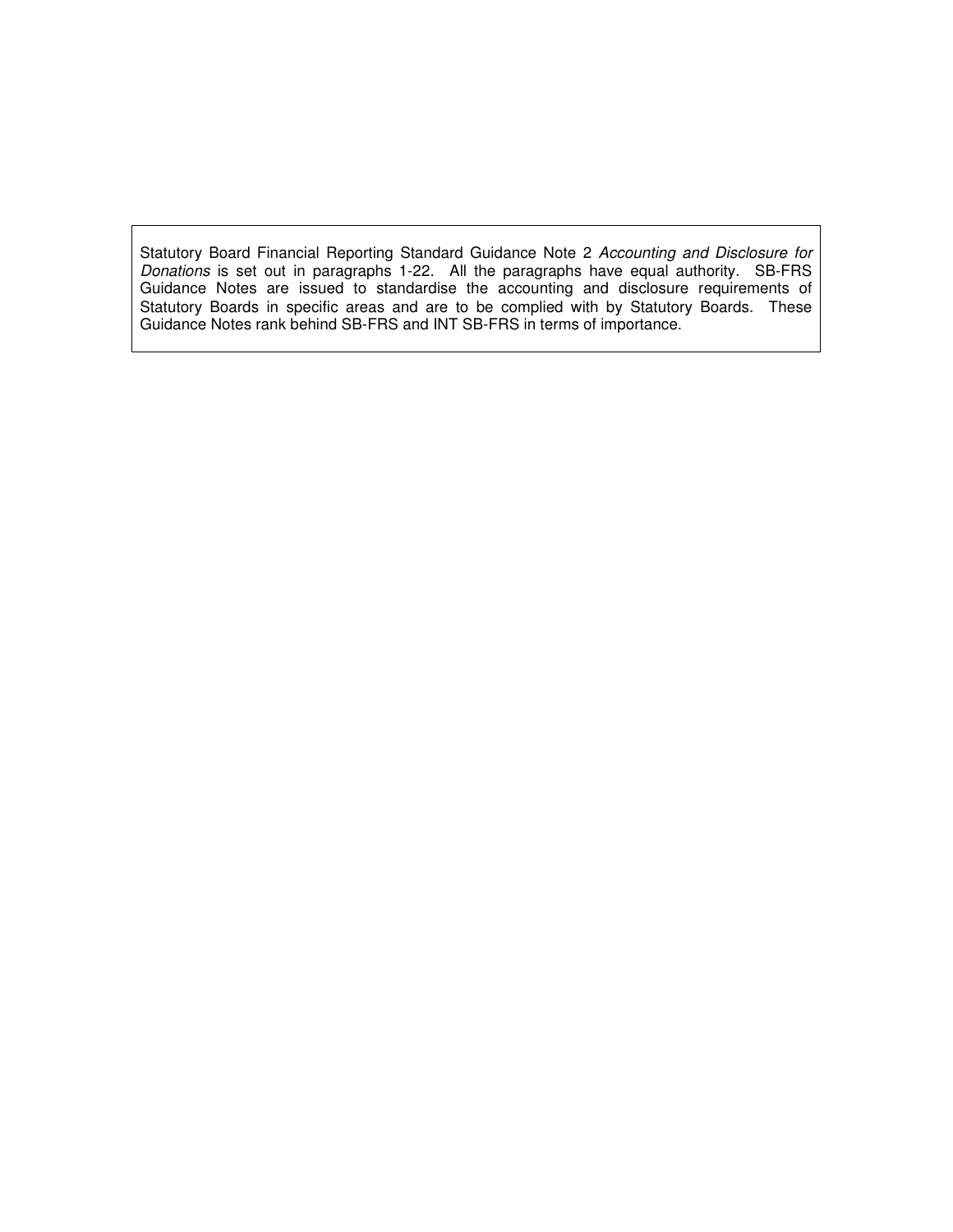## **Statutory Board Financial Reporting Standard Guidance Note 2**

### **Accounting and Disclosure for Donations**

### **Objective**

1. The objective of this Guidance Note is to prescribe guidance on the accounting and disclosure requirements for donations received by Statutory Boards (SBs).

### **Scope**

- 2. This Guidance Note applies when a SB receives a donation. A donation arises when a SB receives an asset, including the right to receive cash or other forms of asset without directly providing approximately equal value to the giving party or parties.
- 3. The three distinguishing characteristics of donations are:
	- i. They are non-reciprocal transfers;
	- ii. They involve transfers from entities other than owners of the SBs; and
	- iii. These contributions are voluntary.
- 4. Donations are generally non-reciprocal transfers. However there may be instances where nominal consideration is provided by the SBs to the donors. For such donations, where the consideration provided to the donors is significantly lower than that of the donations received, such that it results in an unfair exchange transaction, they should be recognised as donations received.
- 5. This guidance note does not cover Government grants. Government grants are assistance by government in the form of transfers of resources to an enterprise in return for past or future compliance with certain conditions relating to the operating activities of the enterprise [SB-FRS 20 paragraph 3].Government grants should be accounted for in accordance with the provisions of SB-FRS 20.

### **Accounting for Donations**

#### **Recognition of donations**

- 6. For the purposes of this Guidance Note, donations include transfers of cash and other assets, services and promises to give.
- 7. **Donations whether of cash or assets (e.g. property, plant and equipment), shall be recognised as income in the period it is received or receivable** when and only when all of the following conditions has been satisfied:
	- **(a) the SB obtains control of the donation or the right to receive the donation;**
	- **(b) it is probable that the economic benefits comprising the donation will flow to the entity; and**
	- **(c) the amount of the donation can be measured reliably.**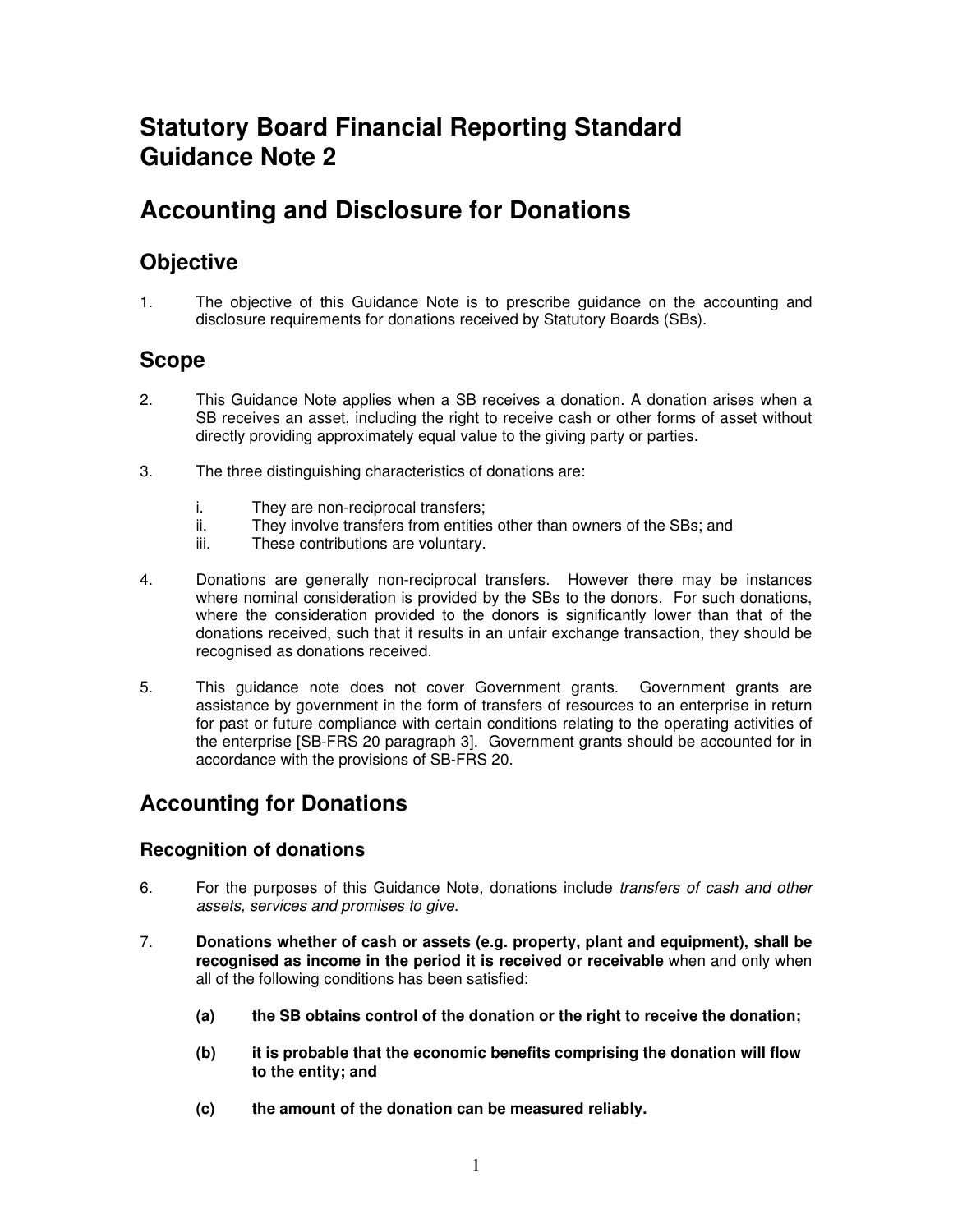- 8. **Donations with restrictions and/or conditions attached** shall be recognised as income if the restrictions and conditions are under the entity's purview and it is probable that these restrictions and conditions would be met. If otherwise, these donations shall be recognised as deferred income until the above criteria are fulfilled or when the restrictions and/or conditions expire.
- 9. For services received to be recognised as donations, the services must
	- (a) Create or enhance non-financial assets; or
	- (b) Require specialised skills which are usually provided by individuals with the professional competency and would typically need to be purchased if not provided by donation. Examples include professional services by accountants, architects, doctors, engineers, lawyers etc.
- 10. A promise to give is an agreement to donate cash or assets to the SB. For promises to give to be recognised as donations, there must be sufficient evidence in the form of verifiable documentation that a promise was made and received by the SB.
- 11. Donations may be received with conditions attached that must be fulfilled before the SB has unconditional entitlement of the resources. Meeting such conditions may be either within the SB's control or reliant on external factors outside its control. Where meeting such conditions are within the SB's control and there is sufficient evidence that the conditions will be met, then income should be recognised. Where uncertainty exists as to whether the recipient SB can meet conditions within its control, income should not be recognised but deferred as a liability until certainty exists that the conditions imposed can be met.
- 12. Conditions such as the submission of accounts or certification of expenditure can be seen as simply an administrative requirement as opposed to a condition that might prevent the recognition of income.
- 13. There may also be donor-imposed conditions that specify the time period in which the expenditure of resources can take place. Such a pre-condition for use limits the SB's ability to expend the resource until the time condition is met. For example, the receipt in advance of a donation specified to cover an expenditure that must take place in a future accounting period should be accounted for as deferred income and recognised as a liability until the accounting period in which the recipient SB is allowed by the condition to expend the resource.
- 14. Where the existence of a condition prevents the recognition of an incoming resource, a contingent asset should be disclosed where it is probable (but not virtually certain) that the condition will be met in the future.
- 15. Recognition of a donation without pre-conditions should not be deferred even if the resources are received in advance of the performance of the activity funded by the donation, if the SB is the party in control of the timing of the activity. In such cases the SB has entitlement to the resource with the timing of the expenditure being within the discretion of the charity.

#### **Measurement at recognition**

16. **Income shall be recognised at the fair value of the donations received or receivable**.